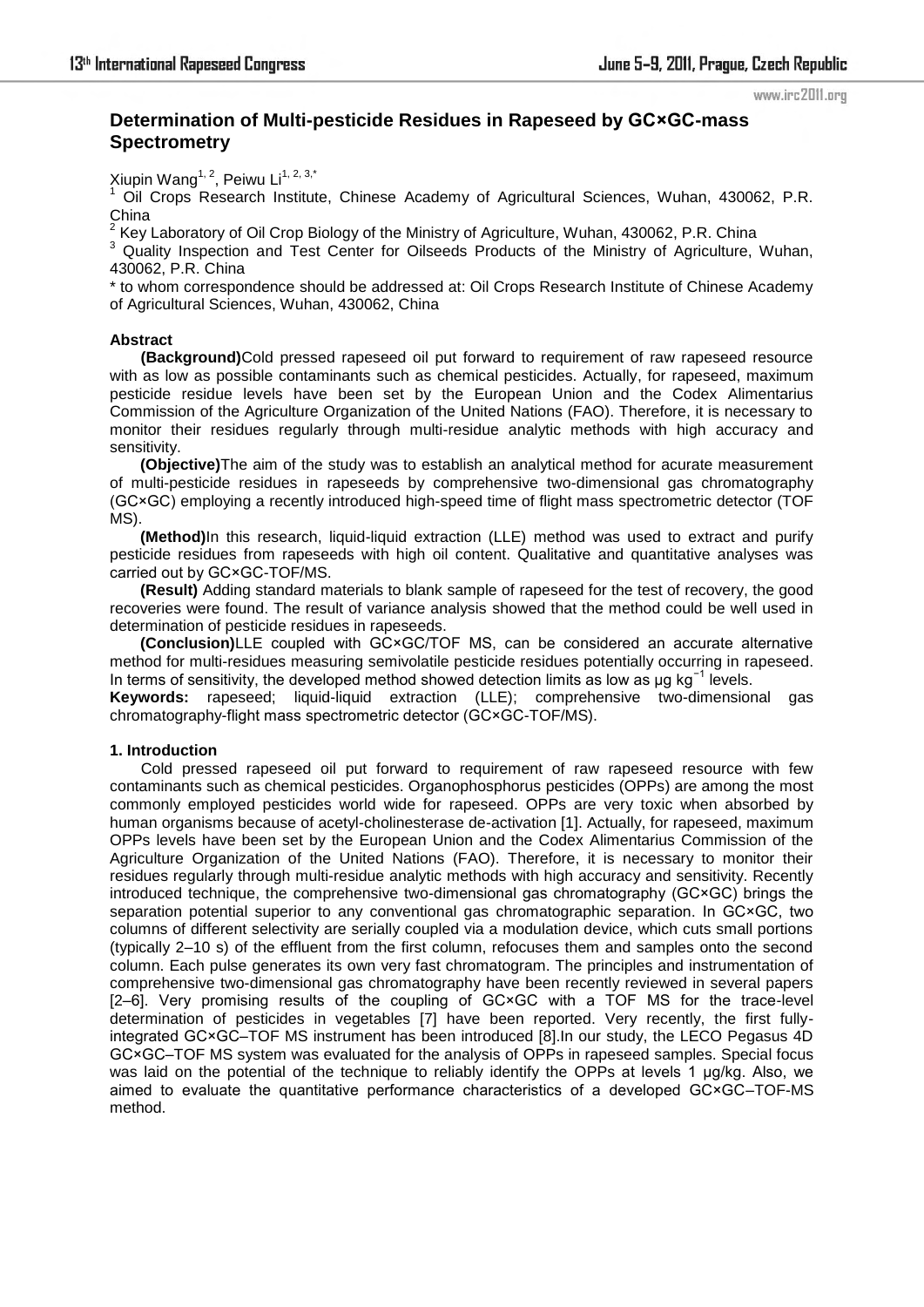# **2. Experimental**

# **2.1. Reagents and materials**

Acetone, n-Hexane, and anhydrous  $Na<sub>2</sub>SO<sub>4</sub>$  (analytical reagent grade) were obtained from Fisher Scientific (Loughborough UK). Florisil (100-200 mesh), aminopropyl and [neutral alumina](javascript:showjdsw() were purchased from hebao Scientific (shanghai China). Standards of pesticide residues (purity>98.0%) (Table 1) were purchased from Chinese CRM/RM Information Center (Beijin, China). The blackseeded rapeseeds obtained at a local market.

# **2.2. Apparatus**

Pegasus IV GC×GC–TOFMS system (Leco, St. Joseph, MI, USA) including an Agilent 7890N GC system (Agilent Technologies, USA) and equipped with a CTC Combipal (CTC Analytics, Switzerland) autosampler was used for analysis. Dry nitrogen gas (INOX Air Product, Mumbai, India), liquid nitrogen and compressed air were provided for modulation. Ultra-pure grade helium was used as the carrier gas.

# **2.4. Sample preparation**

0.5 g of comminuted [rapeseed](http://www.iciba.com/rapeseed/) sample were extracted with 10 mL acetone–hexane (20/80, v/v) for 15 min in an ultrasonic bath at room temperature. After addition of 5 g of  $Na_2SO_4$ , the mixture was filtered under vacuum and the filtrate was evaporated. The eluting solution was collected in 25 mL graduated glass tubes and then concentrated to 1 mL with a gentle stream of nitrogen. The extract was collected in a vial, directly subjected to GC×GC TOF-MS analysis.

# **2.5. GC×GC TOF-MS conditions**

The GC×GC separation was performed by injecting 2µL (splitless) on a DB-5MS capillary column (5% phenyl polysilphenylenesiloxane; 30m×0.25mm, 0.25µm) connected in series to a DB-17ht capillary column ((50%-Phenyl)-methylpolysiloxane; 1.5m×0.10mm, 0.10µm) as the secondary column. Helium was used as the carrier at the corrected constantflowrate of 2 mL/min. The injector port was set at 290℃. Transfer line temperature was maintained at 280 ℃. Electron impact ionization was achieved at 70 eV and the ion source temperature was set at 250 ℃. The detector voltage was set at −1700V and the data acquisition was carried out within the mass range of 50-550 m/z at acquisition rate of 100 spectra/s at 2-D mode.

# **3. Results and discussion**

# **3.1. Selection of the column set**

A narrow bore capillary column with a non-polar phase (DB-5 MS) was selected as the first dimension to emphasize separation according to the boiling points of the compounds. A column of 0.25mm i.d. and 0.25 µm film thickness was selected to produce sufficiently broad peaks to give the appropriate number of chromatographic slices after modulation. This was important because we wanted to keep a constant temperature difference between the two columns, with the secondary column operating at a significantly higher temperature. Higher temperatures on the second dimension microbore columns were used to reduce analyte peak widths. Different "classical" secondary dimension phases were studied. A mid-polar phase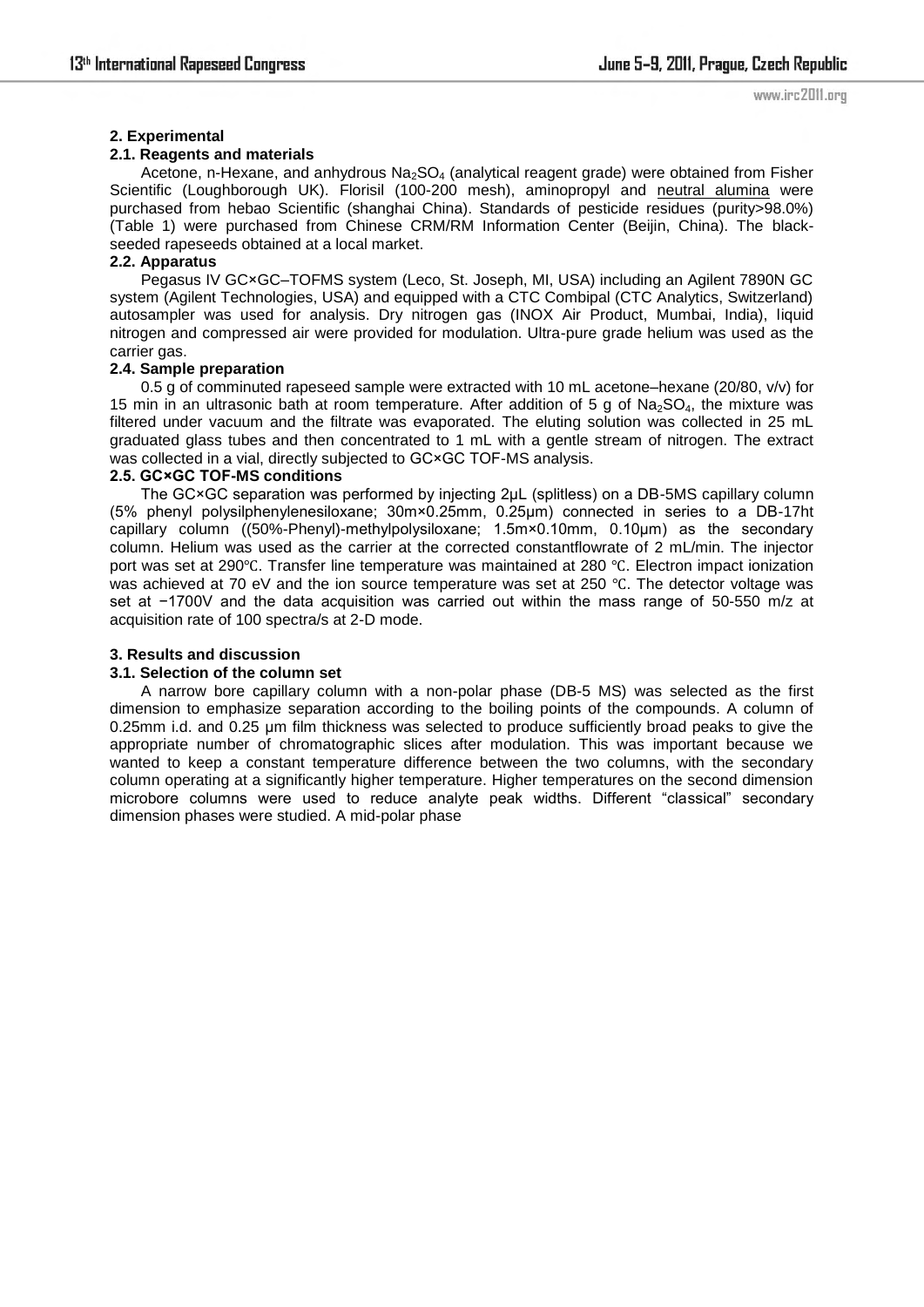www.irc2011.org

|  |  | Table 1 Retention time under the experimental conditions used, m/z ions selected for     |  |  |  |
|--|--|------------------------------------------------------------------------------------------|--|--|--|
|  |  | quantification and identification of the pesticide residues investigated by GC×GC-TOF/MS |  |  |  |

| peak                    | Name                | Similarity | $t_{R1}(s)$ | $t_{R1}(s)$ | <b>Quant Masses</b> | Weight | Area     |
|-------------------------|---------------------|------------|-------------|-------------|---------------------|--------|----------|
| 1                       | <b>Dichlorvos</b>   | 921        | 342         | 0.7         | 109                 | 220    | 31153178 |
| $\overline{c}$          | Isoprocarb          | 952        | 435         | 1.01        | 121                 | 193    | 46154477 |
| 3                       | Ethoprophos         | 909        | 474         | 1.12        | 158                 | 242    | 6726316  |
| $\overline{\mathbf{4}}$ | Sulfotep            | 963        | 486         | 1.22        | 322                 | 322    | 2976684  |
| 5                       | Phorate             | 913        | 501         | 1.28        | 121                 | 260    | 7136970  |
| 6                       | <b>Terbufos</b>     | 860        | 546         | 1.42        | 57                  | 288    | 16374043 |
| 7                       | Diazinon            | 939        | 546         | 1.45        | 179                 | 304    | 33052195 |
| 8                       | Phosphamidon (Z)    | 820        | 552         | 1.76        | 127                 | 299    | 2477624  |
| 9                       | Fonofos             | 967        | 555         | 1.66        | 109                 | 246    | 35735957 |
| 10                      | Pirimicarb          | 957        | 579         | 2           | 166                 | 238    | 14050781 |
| 11                      | Phosphamidon (Z)    | 947        | 606         | 2.11        | 127                 | 299    | 5724914  |
| 12                      | Chlorpyrifos-methyl | 935        | 621         | 2.12        | 47                  | 321    | 42401652 |
| 13                      | Alachlor            | 857        | 630         | 2           | 160                 | 269    | 6355406  |
| 14                      | Methyl parathion    | 951        | 636         | 2.23        | 109                 | 263    | 7406319  |
| 15                      | Carbaryl            | 945        | 654         | 2.7         | 144                 | 201    | 17648242 |
| 16                      | Pirimiphos methyl   | 916        | 663         | 2.26        | 125                 | 305    | 6126297  |
| 17                      | Fenitrothion        | 950        | 678         | 2.39        | 109                 | 277    | 5075001  |
| 18                      | Fenthion            | 954        | 711         | 2.38        | 278                 | 278    | 6511439  |
| 19                      | Isocarbophos        | 943        | 729         | 2.44        | 136                 | 289    | 9235176  |
| 20                      | Methidathion        | 921        | 819         | 2.42        | 145                 | 302    | 5839387  |
| 21                      | Endosulfan I        | 950        | 846         | 1.9         | 170                 | 404    | 1085155  |
| 22                      | Oxadiazon           | 942        | 873         | 1.65        | 175                 | 344    | 10872668 |
| 23                      | Endosulfan I        | 893        | 942         | 2.26        | 195                 | 404    | 643313   |
| 24                      | Ethion              | 929        | 945         | 2.14        | 153                 | 384    | 72504337 |
| 25                      | Triazophos          | 973        | 975         | 2.8         | 161                 | 313    | 3874629  |
| 26                      | Phosalone           | 952        | 1197        | 2.43        | 182                 | 367    | 30715154 |

| $\sim$   | Tr <mark>iazophos</mark><br>Carbaryl<br><b>Isocarbophos</b><br>Methidathion<br>Fenitrothion .<br><b>•Fenthion</b><br>Methyl parathion & CPirimiphos methyl<br><b>Endosulfan I</b><br>Ethion<br>Phosphamidon (Z) Chlorpyrifos-methyl<br>Fenamiphos<br>Pirimicarbo <sup>1</sup><br>CAlachlor | Phosalone |
|----------|--------------------------------------------------------------------------------------------------------------------------------------------------------------------------------------------------------------------------------------------------------------------------------------------|-----------|
|          | <b>CEndosulfan I</b><br><b>Dimethoate</b><br>Carbofuran<br><b>Coxadiazon</b><br>Fonofos<br>Terbufos <mark>(Diazinoni</mark><br>Phorate<br>Sulfotep<br><b>Ethoprophos</b>                                                                                                                   |           |
|          | <b>Soprocarb</b><br><b>I</b> ODichlorvos<br>Phosfolan                                                                                                                                                                                                                                      |           |
| Ò<br>240 | 740                                                                                                                                                                                                                                                                                        | 1240      |

Table 1 Retention time under the experimental conditions used, m/z ions selected for quantification and identification of the pesticide residues investigated by GC×GC-TOF/MS<br>(DB-17ht) was investigated and gave a good separation of the OPPs. All of the OPPs were baseline separated.